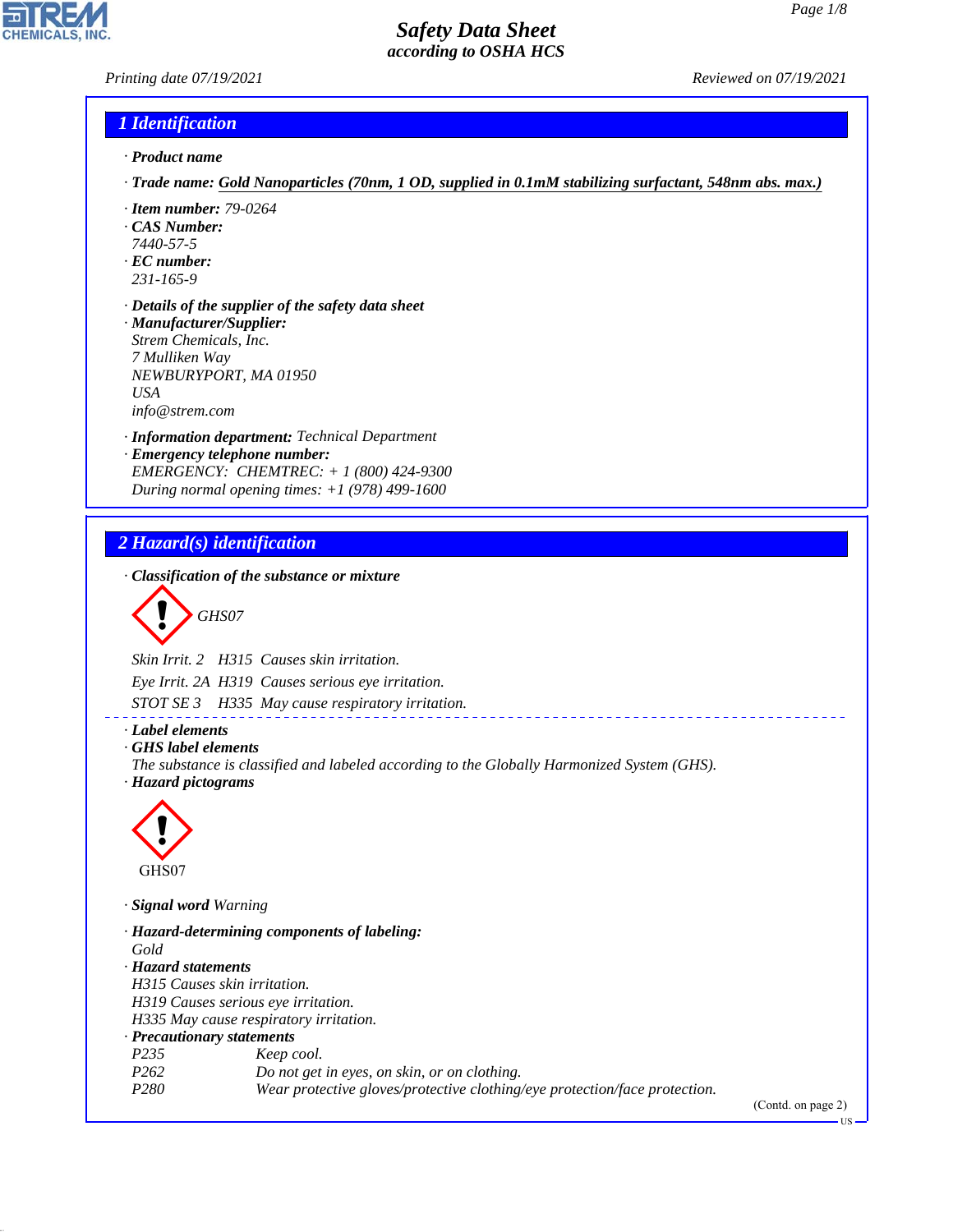*Printing date 07/19/2021 Reviewed on 07/19/2021*



*· vPvB: Not applicable.*

#### *3 Composition/information on ingredients*

- *· Chemical characterization: Substances*
- *· CAS No. Description 7440-57-5 Gold*
- *· Identification number(s)*
- *· EC number: 231-165-9*

# *4 First-aid measures*

- *· Description of first aid measures*
- *· After inhalation: In case of unconsciousness place patient stably in side position for transportation.*
- *· After skin contact: Immediately wash with water and soap and rinse thoroughly.*
- *· After eye contact: Rinse opened eye for several minutes under running water. If symptoms persist, consult a doctor.*
- *· After swallowing: If symptoms persist consult doctor.*
- *· Information for doctor:*
- *· Most important symptoms and effects, both acute and delayed No further relevant information available.*
- *· Indication of any immediate medical attention and special treatment needed No further relevant information available.*

#### *5 Fire-fighting measures*

*· Extinguishing media*

44.1.1

- *· Suitable extinguishing agents: Use fire fighting measures that suit the environment.*
- *· Special hazards arising from the substance or mixture No further relevant information available.*

(Contd. on page 3)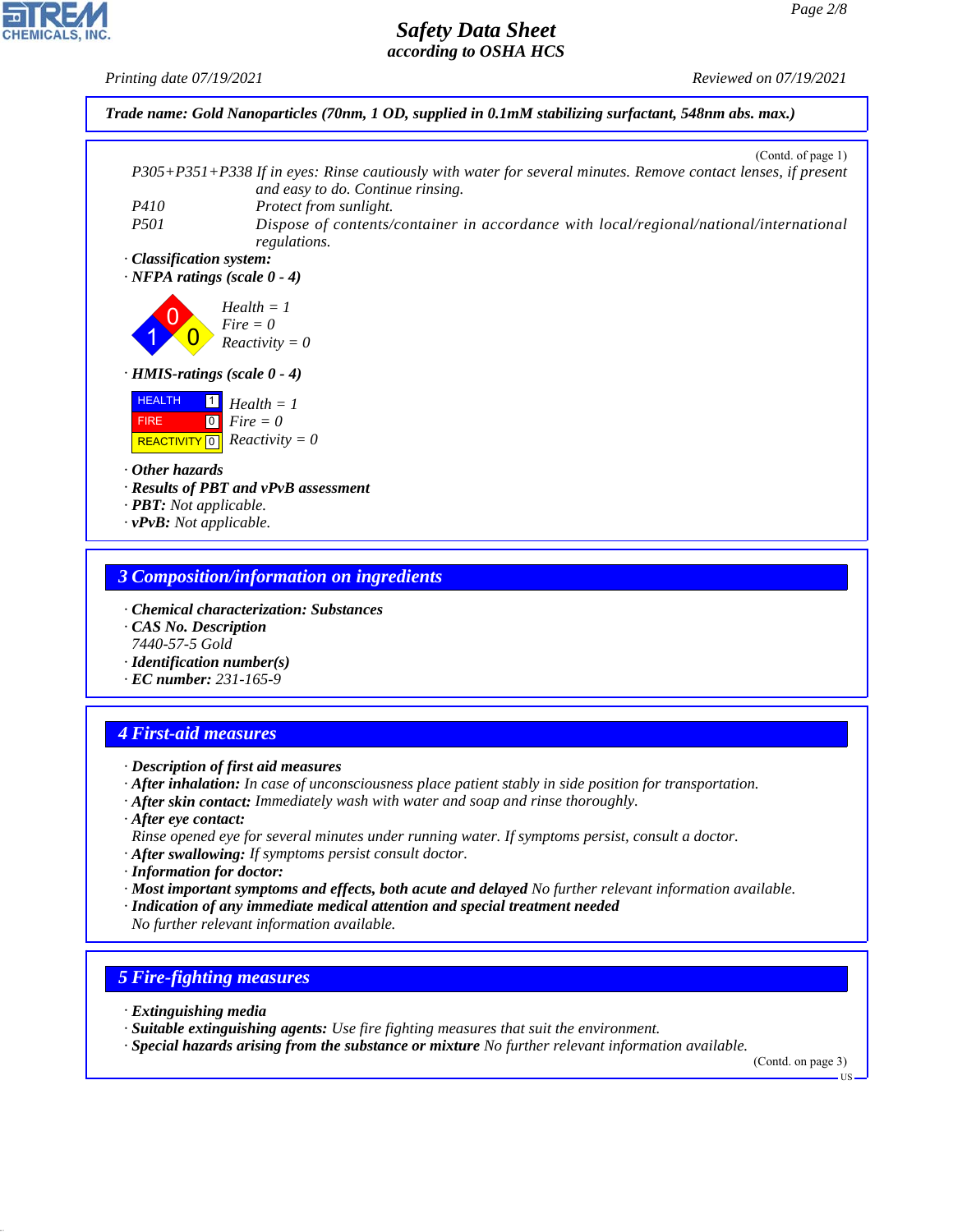*Printing date 07/19/2021 Reviewed on 07/19/2021*

(Contd. of page 2)

*Trade name: Gold Nanoparticles (70nm, 1 OD, supplied in 0.1mM stabilizing surfactant, 548nm abs. max.)*

- *· Advice for firefighters*
- *· Protective equipment: No special measures required.*

#### *6 Accidental release measures*

- *· Personal precautions, protective equipment and emergency procedures Not required.*
- *· Environmental precautions: No special measures required.*
- *· Methods and material for containment and cleaning up:*
- *Absorb with liquid-binding material (sand, diatomite, acid binders, universal binders, sawdust). Dispose contaminated material as waste according to item 13. Ensure adequate ventilation.*
- *· Reference to other sections*
- *See Section 7 for information on safe handling. See Section 8 for information on personal protection equipment. See Section 13 for disposal information.*
- *· Protective Action Criteria for Chemicals*

*· PAC-1:*

*· PAC-2:*

*0.46 mg/m3*

*5.1 mg/m3*

*· PAC-3:*

*30 mg/m3*

#### *7 Handling and storage*

- *· Handling:*
- *· Precautions for safe handling No special precautions are necessary if used correctly.*
- *· Information about protection against explosions and fires: No special measures required.*
- *· Conditions for safe storage, including any incompatibilities*
- *· Storage:*
- *Keep cool.*
- *Protect from sunlight.*
- *· Requirements to be met by storerooms and receptacles: No special requirements.*
- *· Information about storage in one common storage facility: Not required.*
- *· Further information about storage conditions: Keep receptacle tightly sealed.*
- *· Recommended storage temperature: Store at temperatures not exceeding 4 °C. Keep cool.*
- *· Specific end use(s) No further relevant information available.*

#### *8 Exposure controls/personal protection*

*· Additional information about design of technical systems: No further data; see item 7.*

*· Control parameters*

- *· Components with limit values that require monitoring at the workplace: Not required.*
- *· Additional information: The lists that were valid during the creation were used as basis.*

*· Exposure controls*

44.1.1

- *· Personal protective equipment:*
- *· General protective and hygienic measures: Keep away from foodstuffs, beverages and feed.*

(Contd. on page 4)

US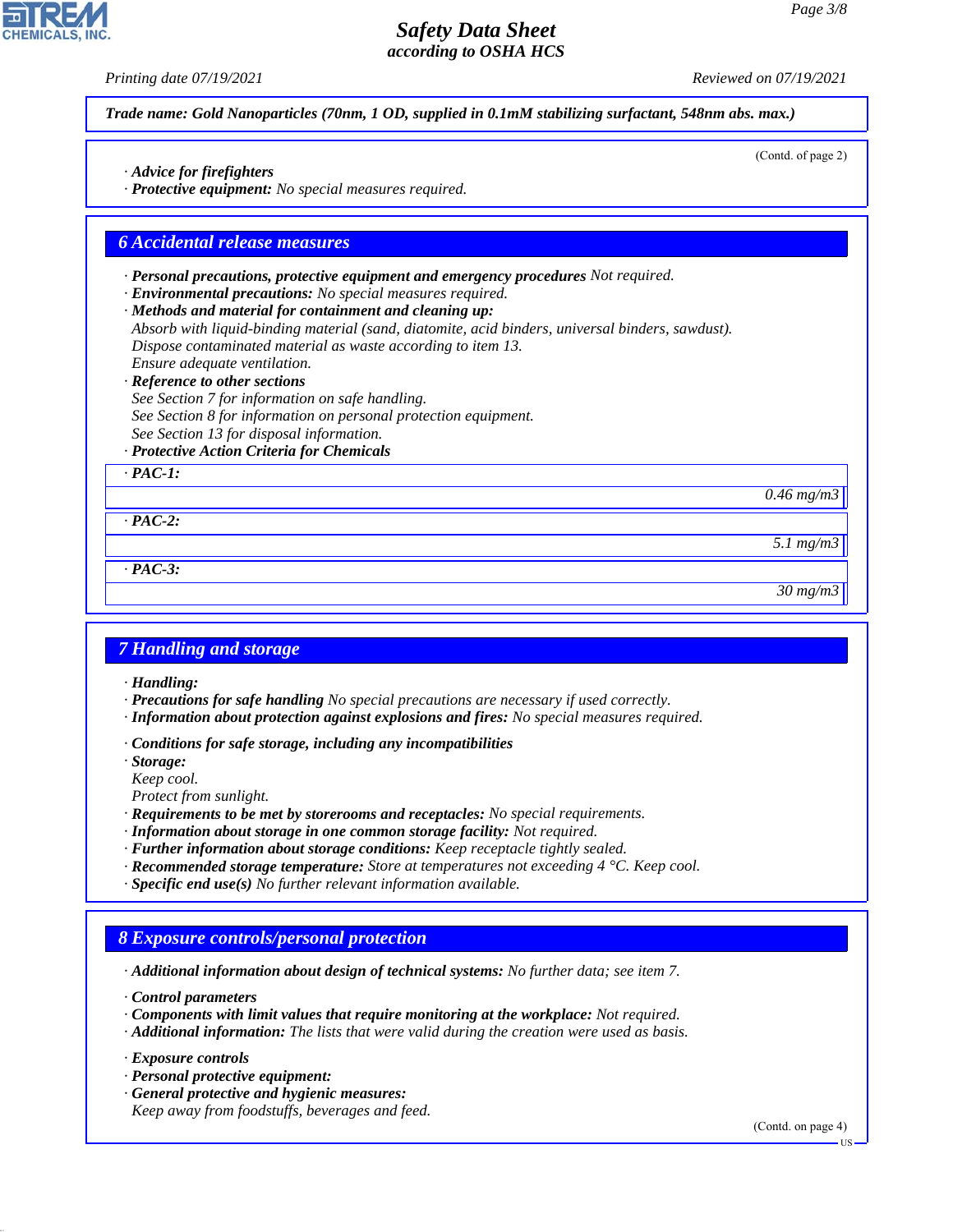*Printing date 07/19/2021 Reviewed on 07/19/2021*

*Trade name: Gold Nanoparticles (70nm, 1 OD, supplied in 0.1mM stabilizing surfactant, 548nm abs. max.)*





44.1.1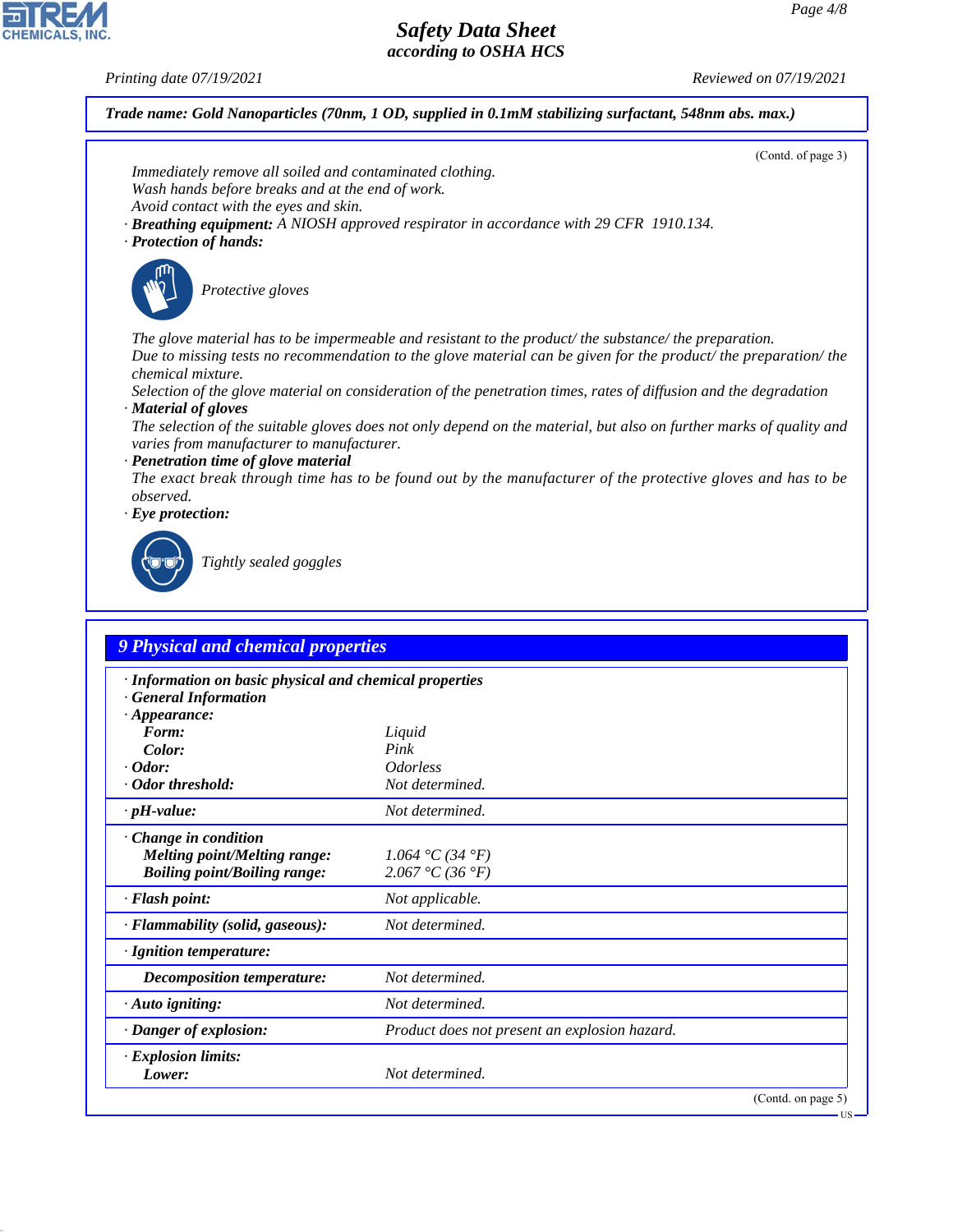*Printing date 07/19/2021 Reviewed on 07/19/2021*

*Trade name: Gold Nanoparticles (70nm, 1 OD, supplied in 0.1mM stabilizing surfactant, 548nm abs. max.)*

|                                                            |                                             | (Contd. of page 4) |
|------------------------------------------------------------|---------------------------------------------|--------------------|
| <b>Upper:</b>                                              | Not determined.                             |                    |
| · Vapor pressure:                                          | Not determined.                             |                    |
| $\cdot$ Density at 20 $\cdot$ C (68 $\cdot$ F):            | $19.3$ g/cm <sup>3</sup> (161.0585 lbs/gal) |                    |
| · Relative density                                         | Not determined.                             |                    |
| · Vapor density                                            | Not determined.                             |                    |
| $\cdot$ Evaporation rate                                   | Not determined.                             |                    |
| $\cdot$ Solubility in / Miscibility with                   |                                             |                    |
| Water:                                                     | Not miscible or difficult to mix.           |                    |
| · Partition coefficient (n-octanol/water): Not determined. |                                             |                    |
| $\cdot$ Viscosity:                                         |                                             |                    |
| Dynamic:                                                   | Not determined.                             |                    |
| Kinematic:                                                 | Not determined.                             |                    |
| · Solvent content:                                         |                                             |                    |
| Organic solvents:                                          | $0.0\,\%$                                   |                    |
| <b>VOC</b> content:                                        | 0.0 g/l / 0.00 lb/gl                        |                    |
| $\cdot$ Other information                                  | No further relevant information available.  |                    |

## *10 Stability and reactivity*

*· Reactivity No further relevant information available.*

- *· Chemical stability*
- *· Thermal decomposition / conditions to be avoided: No decomposition if used according to specifications.*
- *· Possibility of hazardous reactions No dangerous reactions known.*
- *· Conditions to avoid No further relevant information available.*
- *· Incompatible materials: No further relevant information available.*
- *· Hazardous decomposition products: No dangerous decomposition products known.*

# *11 Toxicological information*

- *· Information on toxicological effects*
- *· Acute toxicity:*
- *· Primary irritant effect:*
- *· on the skin: Irritant to skin and mucous membranes.*
- *· on the eye: Irritating effect.*
- *· Sensitization: No sensitizing effects known.*
- *· Additional toxicological information:*

## *· Carcinogenic categories*

*· IARC (International Agency for Research on Cancer)*

*Substance is not listed.*

## *· NTP (National Toxicology Program)*

*Substance is not listed.*

#### *· OSHA-Ca (Occupational Safety & Health Administration)*

*Substance is not listed.*

44.1.1

(Contd. on page 6)

US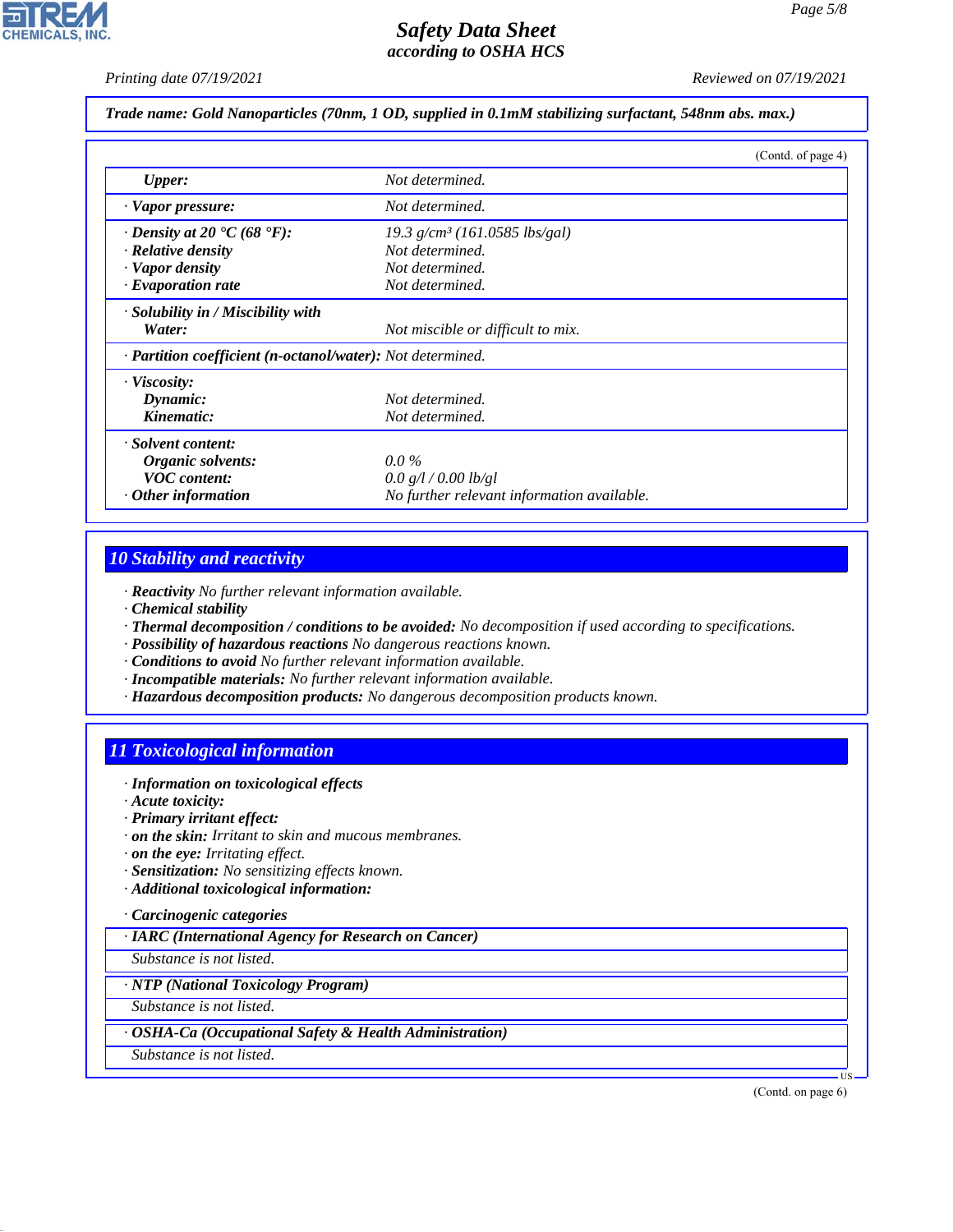*Printing date 07/19/2021 Reviewed on 07/19/2021*

**CHEMICALS, INC** 

*Trade name: Gold Nanoparticles (70nm, 1 OD, supplied in 0.1mM stabilizing surfactant, 548nm abs. max.)*

(Contd. of page 5)

### *12 Ecological information*

- *· Toxicity*
- *· Aquatic toxicity: No further relevant information available.*
- *· Persistence and degradability No further relevant information available.*
- *· Behavior in environmental systems:*
- *· Bioaccumulative potential No further relevant information available.*
- *· Mobility in soil No further relevant information available.*
- *· Additional ecological information:*
- *· General notes: Not known to be hazardous to water.*
- *· Results of PBT and vPvB assessment*
- *· PBT: Not applicable.*
- *· vPvB: Not applicable.*
- *· Other adverse effects No further relevant information available.*

#### *13 Disposal considerations*

*· Waste treatment methods*

*· Recommendation:*

44.1.1

*Must not be disposed of together with household garbage. Do not allow product to reach sewage system.*

- *· Uncleaned packagings:*
- *· Recommendation: Disposal must be made according to official regulations.*

| <b>14 Transport information</b>                                                           |                 |
|-------------------------------------------------------------------------------------------|-----------------|
| $\cdot$ UN-Number<br>· DOT, ADN, IMDG, IATA                                               | not regulated   |
| $\cdot$ UN proper shipping name<br>· DOT, ADN, IMDG, IATA                                 | not regulated   |
| $\cdot$ Transport hazard class(es)                                                        |                 |
| · DOT, ADN, IMDG, IATA<br>· Class                                                         | not regulated   |
| · Packing group<br>· DOT, IMDG, IATA                                                      | not regulated   |
| · Environmental hazards:<br>$\cdot$ Marine pollutant:                                     | No              |
| Special precautions for user                                                              | Not applicable. |
| $\cdot$ Transport in bulk according to Annex II of<br><b>MARPOL73/78 and the IBC Code</b> | Not applicable. |
| · UN "Model Regulation":                                                                  | not regulated   |

(Contd. on page 7)

US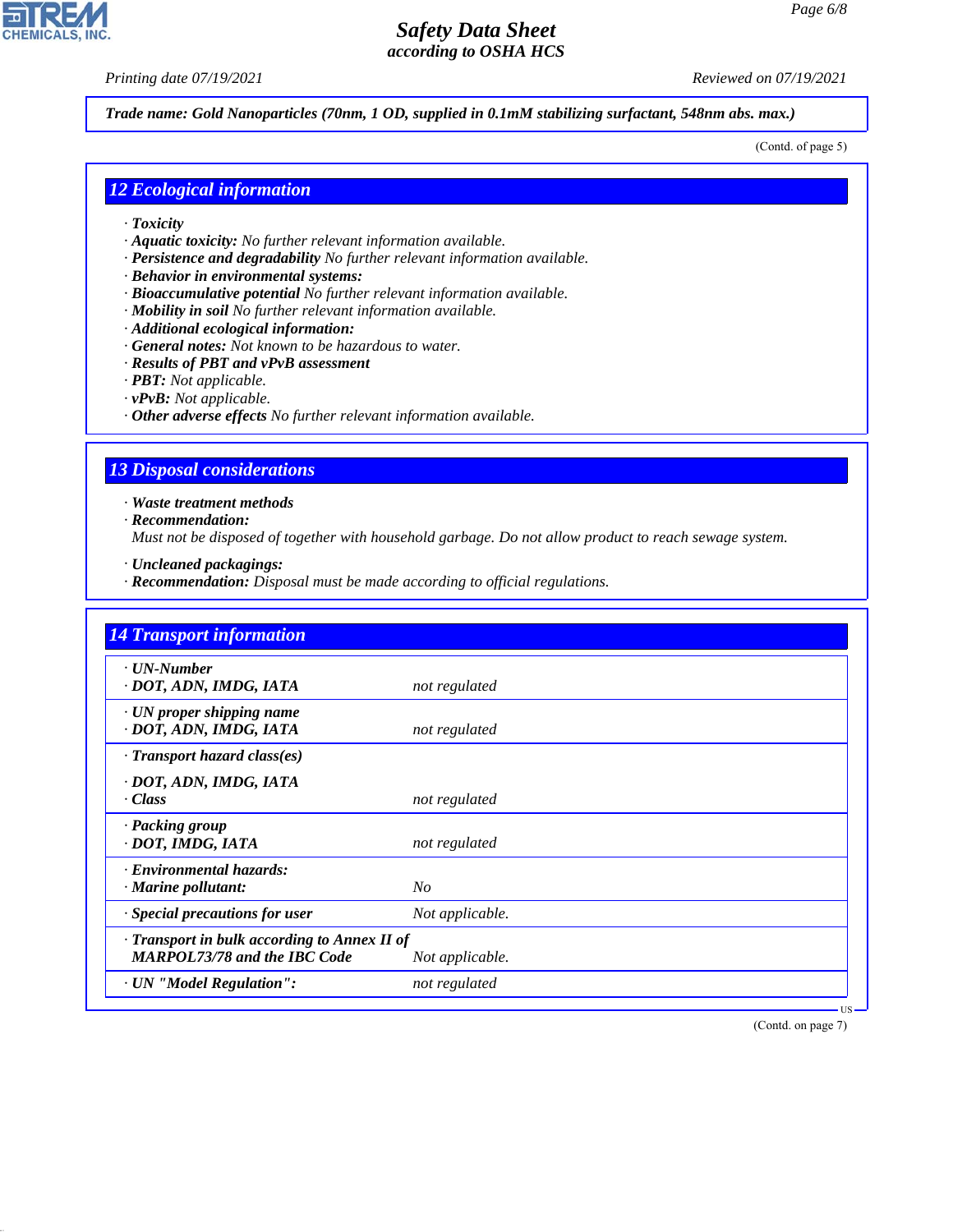*Printing date 07/19/2021 Reviewed on 07/19/2021*

**CHEMICALS.** 

*Trade name: Gold Nanoparticles (70nm, 1 OD, supplied in 0.1mM stabilizing surfactant, 548nm abs. max.)*

(Contd. of page 6)

### *15 Regulatory information*

*· Safety, health and environmental regulations/legislation specific for the substance or mixture · Sara*

*· Section 355 (extremely hazardous substances):*

*Substance is not listed.*

*· Section 313 (Specific toxic chemical listings):*

*Substance is not listed.*

*· TSCA (Toxic Substances Control Act):*

*Substance is listed.*

*· Proposition 65*

*· Chemicals known to cause cancer:*

*Substance is not listed.*

*· Chemicals known to cause reproductive toxicity for females:*

*Substance is not listed.*

*· Chemicals known to cause reproductive toxicity for males:*

*Substance is not listed.*

*· Chemicals known to cause developmental toxicity:*

*Substance is not listed.*

*· Carcinogenic categories*

*· EPA (Environmental Protection Agency)*

*Substance is not listed.*

*· TLV (Threshold Limit Value established by ACGIH)*

*Substance is not listed.*

*· NIOSH-Ca (National Institute for Occupational Safety and Health)*

*Substance is not listed.*

*· GHS label elements*

*The substance is classified and labeled according to the Globally Harmonized System (GHS). · Hazard pictograms*



44.1.1

*· Signal word Warning*

|                                     | · Hazard-determining components of labeling:                               |  |
|-------------------------------------|----------------------------------------------------------------------------|--|
| Gold                                |                                                                            |  |
| · Hazard statements                 |                                                                            |  |
| H315 Causes skin irritation.        |                                                                            |  |
| H319 Causes serious eye irritation. |                                                                            |  |
|                                     | H335 May cause respiratory irritation.                                     |  |
| · Precautionary statements          |                                                                            |  |
| P <sub>235</sub>                    | Keep cool.                                                                 |  |
| P <sub>262</sub>                    | Do not get in eyes, on skin, or on clothing.                               |  |
| P280                                | Wear protective gloves/protective clothing/eye protection/face protection. |  |

(Contd. on page 8)

US